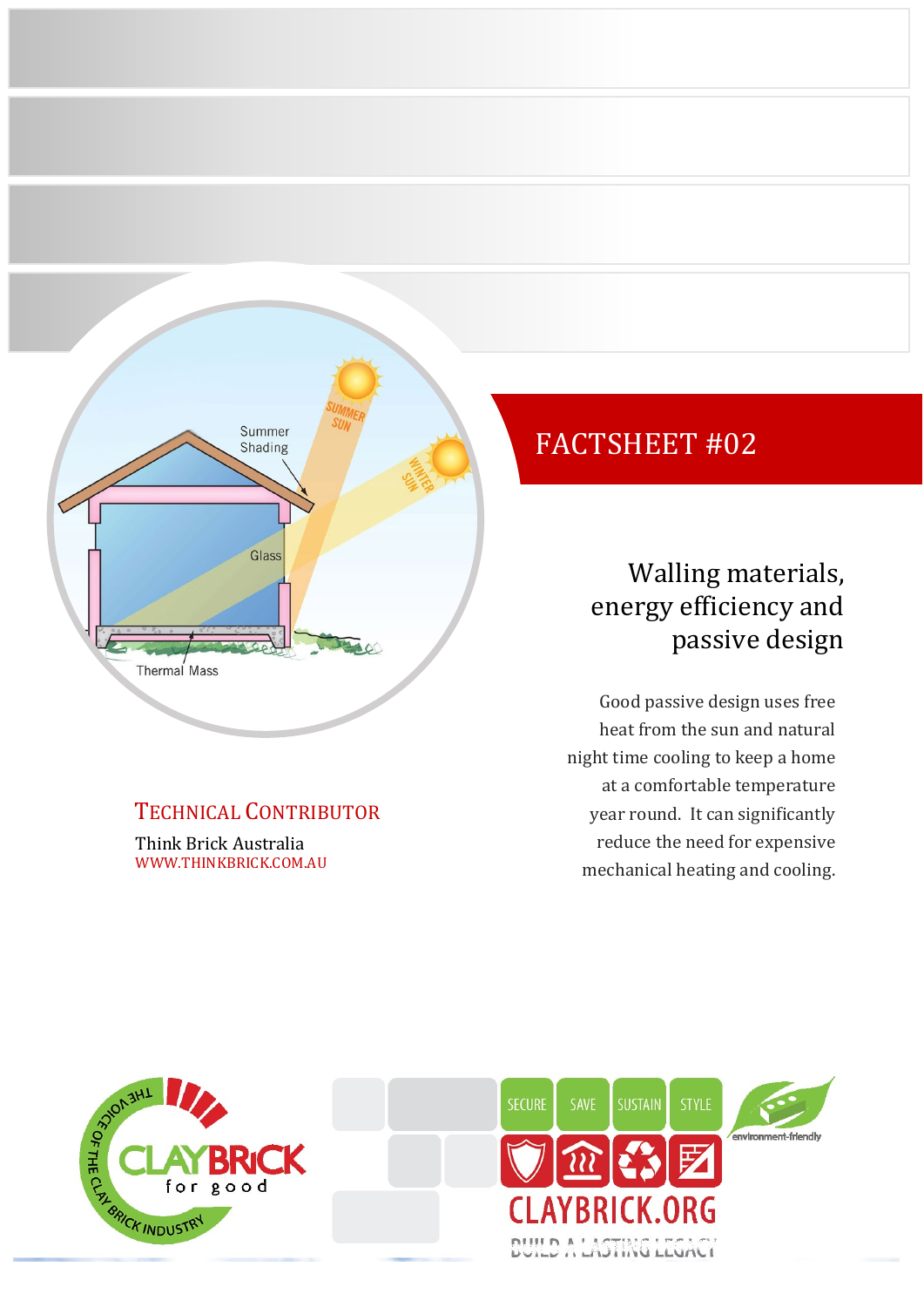

## EXECUTIVE SUMMARY

Passive design is "energy efficient design" that makes harnesses free heat from the sun and natural night time cooling to make a home more comfortable, while reducing heating and cooling bills. Passive design does not add to construction costs, as long as it is considered during the design and planning stages.

Good passive design uses natural heat from the sun and natural night time cooling to keep a home at a comfortable temperature year round. It can significantly reduce the need for expensive mechanical heating and cooling.

Passive design for the Southern Hemisphere considers:

- Orientation and solar access.
- North facing shaded glass.
- Sealing and ventilation.
- Insulation.
- Thermal mass.

#### PRINCIPLES OF PASSIVE SOLAR DESIGN FOR SUMMER AND WINTER

Tailoring the passive design features to each climate zone is important. As shown in the Figures 1 and 2 above, prominent north facing shaded windows together with eaves that overhang importantly permit the entry of the winter sun and strict summer sun.

Also important are well designed properly sealed doors and windows that allow cross ventilation in summer and restrict air and heat leakage in winter.





Figure 1 Principles of passive solar design - Winter

Figure 2 Principles of passive solar design - Summer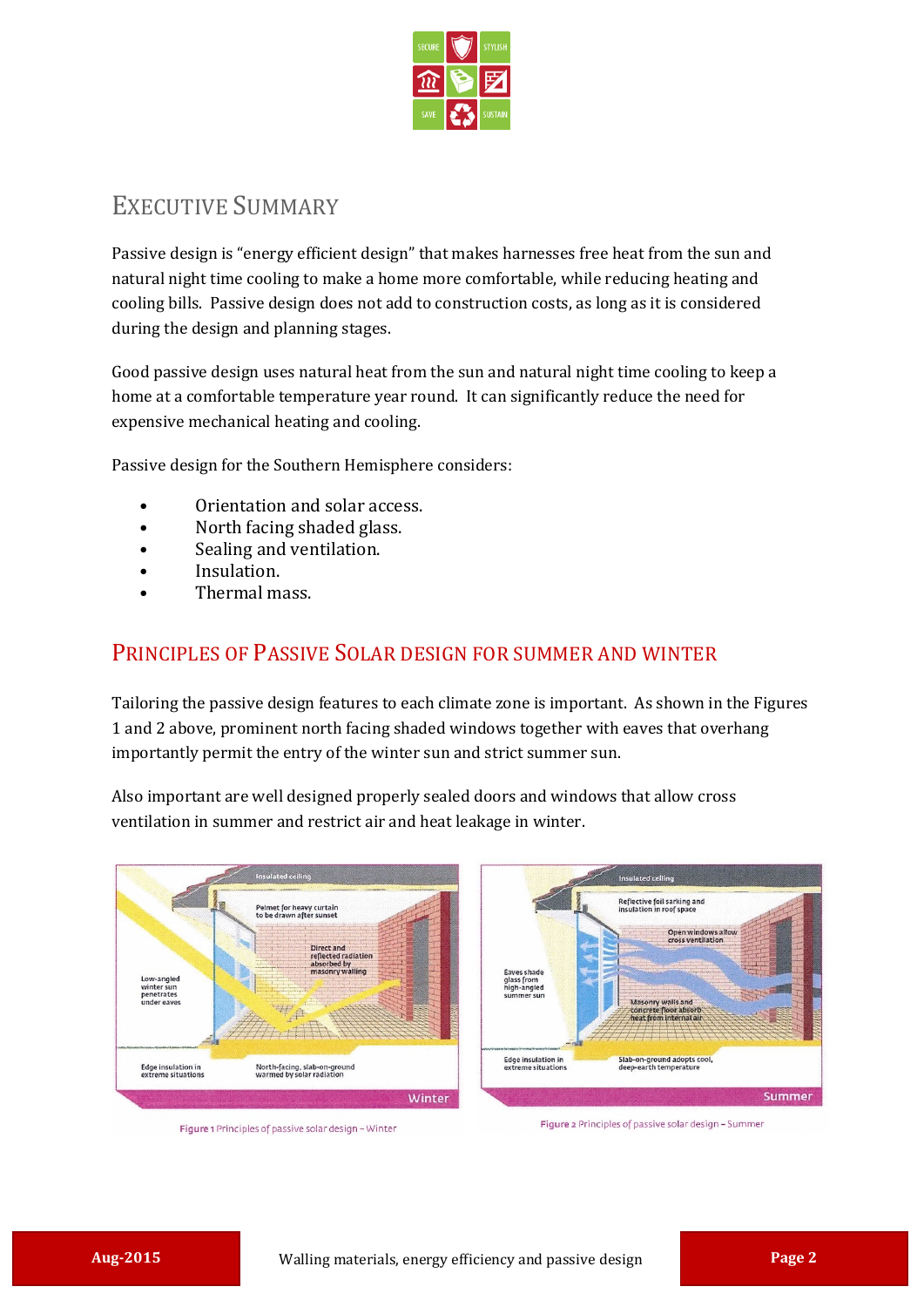

#### THE IMPORTANCE OF THERMAL MASS IN BUILDING DESIGN

Thermal mass is the ability of a material to retain heat energy when subjected to thermal temperature differentials. Clay brick and concrete floors have relatively high thermal mass.

In summer, a high thermal mass wall can reduce the transfer of heat by absorbing the heat energy flowing in from the outside. This process is slow resulting in a delay called "thermal lag".

> *The capacity to absorb a large quantity of heat energy for a small rise in temperature combined with the thermal lag, effectively increases the R-value performance over a complete day night cycle.*

Maximum external air temperature is usually reached between noon and 2pm. A lag of 6 hours, which is typical for brick construction, means the maximum heat flow would not each the interior until 6 hours later, by then external air temperature will usually have dropped and thermal flow will reverse, allowing the building to cool for the following day.

- A concrete slab is an essential part of the equation as it increases the mass significantly.
- Solid partition walls, as opposed to lightweight system walls also add to the mass and were found to significantly improve internal thermal comfort.
- The density of double leaf clay brick with a cavity (with or without insulation) is particularly successful at absorbing the effect of solar radiation reducing the net heat flux entering through the wall.

In summer, heat energy on the surface of a west wall is  $700-900W/m<sup>2</sup>$ . This figure falls to about  $200W/m^2$  entering the external wall. The heat reduces still further to just  $50W/m^2$  passing across the cavity with finally only  $5-6W/m^2$  of heat energy on average passing into the internal space.

#### LIGHTWEIGHT CONSTRUCTION

A lightweight construction (often called an Alternative Building Technology or ABT) consists of a light steel frame, externally clad with 9mm fibre cement board (nominally 145 mm thick with 0.2mm polymer vapour membrane, 20mm orientated strand board and 0.8mm steel studs. There is an internal wall of 15mm gypsum board with 75/100mm fibre sound insulation.